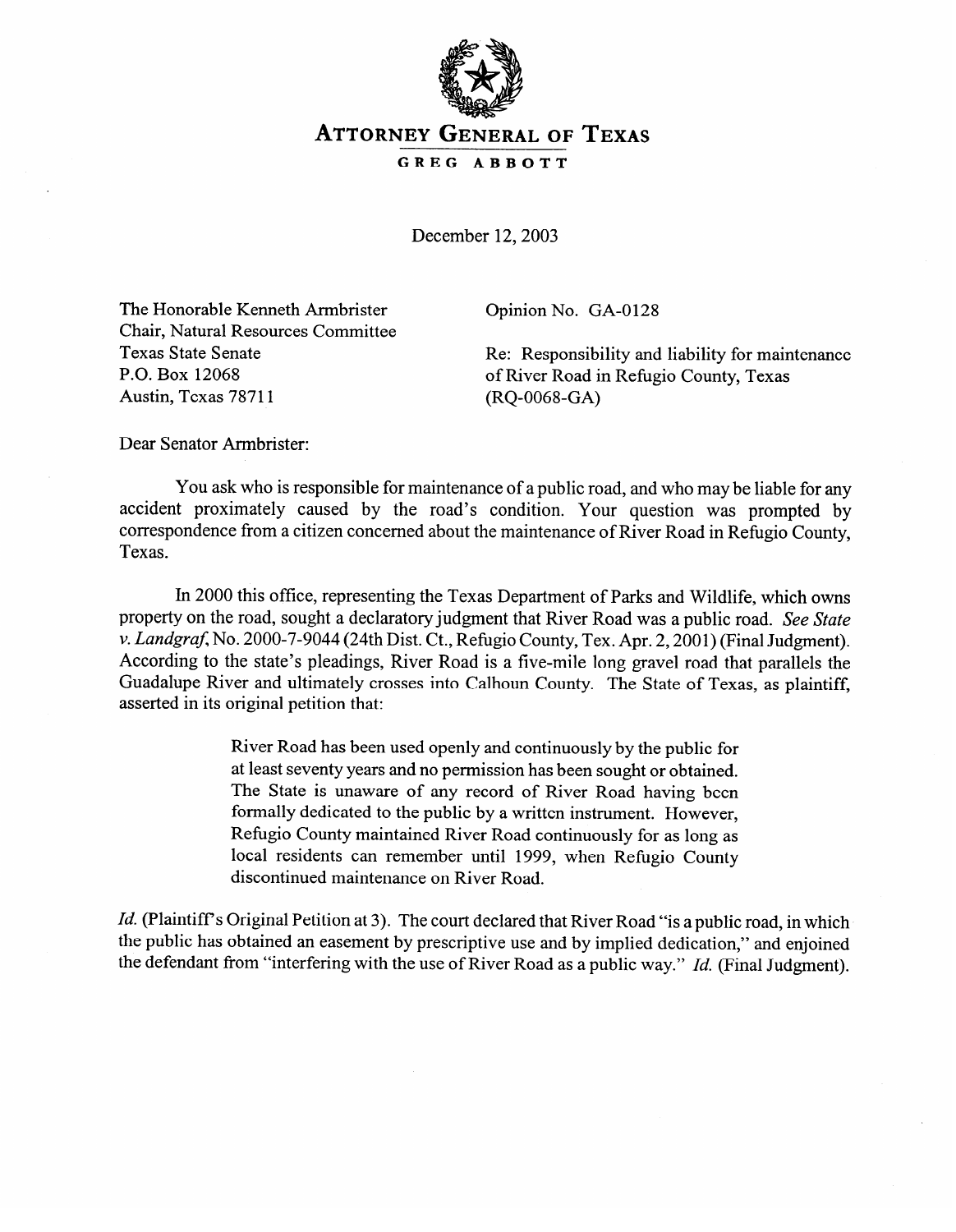You first ask "who is responsible for maintenance . . . of the county road." The correspondence enclosed with your letter notes that "[slince January, 1999, the landowners [and] those of us who have property [and] cattle operations on this road have contributed to the maintenance. This includes adding road material, grading [and] cattle guard repair."<sup>2</sup>

We believe, based on the judgment in the *Landgraf* case and the unbroken history of county maintenance until 1999 reflected in the record, that a court would find that River Road is a county road. The judgment in the *Landgraf* case declares that River Road is public by virtue of implied dedication and prescriptive easement. Moreover, it appears that the county has impliedly accepted that dedication by maintaining the road since the 1920s. *Id.* (Plaintiff's Original Petition at 3). See, *e.g., Lindner* v. *Hill,* 691 S.W.2d 590, 592 (Tex. 1985) (fact that owner had allowed county to maintain road showed offer and acceptance of dedication); *City of Waco v. Fenter,* 132 S.W.2d 636, 637-38 (Tex. Civ. App.-Waco 1939, writ ref d) (circumstances to be taken into consideration in question of acceptance of alley include "that it has been improved for use as a thoroughfare"); Tex. Att  $y$  Gen. Op. No.  $\frac{3M-200}{1904}$  at  $\frac{4}{100}$  (acceptance may be implied from county maintenance).

A commissioners court "may not discontinue a public road until a new road designated by the court as a replacement is ready to replace it." TEX. TRANSP. CODE ANN. § 251.051(c) (Vernon 1999). "Discontinue," for the purposes of chapter 251, means "to discontinue the maintenance of  $1999$ .  $\mu$  Discontinue, to the purposes of chapter 25 1, means to discontinue the maintenance of the road." *Id.* 8 25 1 .001(2). Furthermore, a commissioners court must discontinue a road by order. *Id.* 9 251.051(a).

The record suggests that the Refugio County Commissioners Court has taken no formal action of the sort mandated by section 251.051 to discontinue River Road's maintenance. Rather, on two separate dates, the county attorney issued letters indicating the county's intent to cease maintaining the road.<sup>3</sup> Accordingly, the commissioners court may not permanently cease the maintenance without doing so formally by order and without decignating a rouleasment  $\sigma$  and  $\sigma$  formally by order and without designating a replacement.

However, as the Dallas Court of Civil Appeals wrote in 1952 in *Hill v. Sterrett*, 252 S.W.2d 766, 770 (Tex. Civ. App.–Dallas 1952, writ ref'd n.r.e.), "The Commissioners' Court possesses a broad discretion in the accomplishment of a constitutional objective; ... for instance, maintenance of public roads." Id. (citations omitted). The decision as to how and where to expend limited public funds or to use limited resources is a classic case of governmental discretion. Absent a showing of abuse of that discretion, this decision is one for the commissioners court to make. "No principle of law is better settled than that acts of discretion and findings of fact on the part of public officers to

law is better settled than that acts of discretion and findings of fact on the part of public of public or  $\mathcal{L}$ 

<sup>&</sup>lt;sup>1</sup>Letter from Honorable Kenneth Armbrister, Chair, Senate Committee on Natural Resources, to Division Chief, Opinion Committee, Office of the Attorney General (June 17, 2003) (on file with Opinion Committee) [hereinafter Request Letter].

with Opinion Committee) [hereinafter Custer Letter].

<sup>&</sup>lt;sup>3</sup>Letters from Honorable Robert P. McGuill, Refugio County Attorney, to Whom It May Concern (June 15, 2000) (May 18, 1999) (on file with Opinion Committee).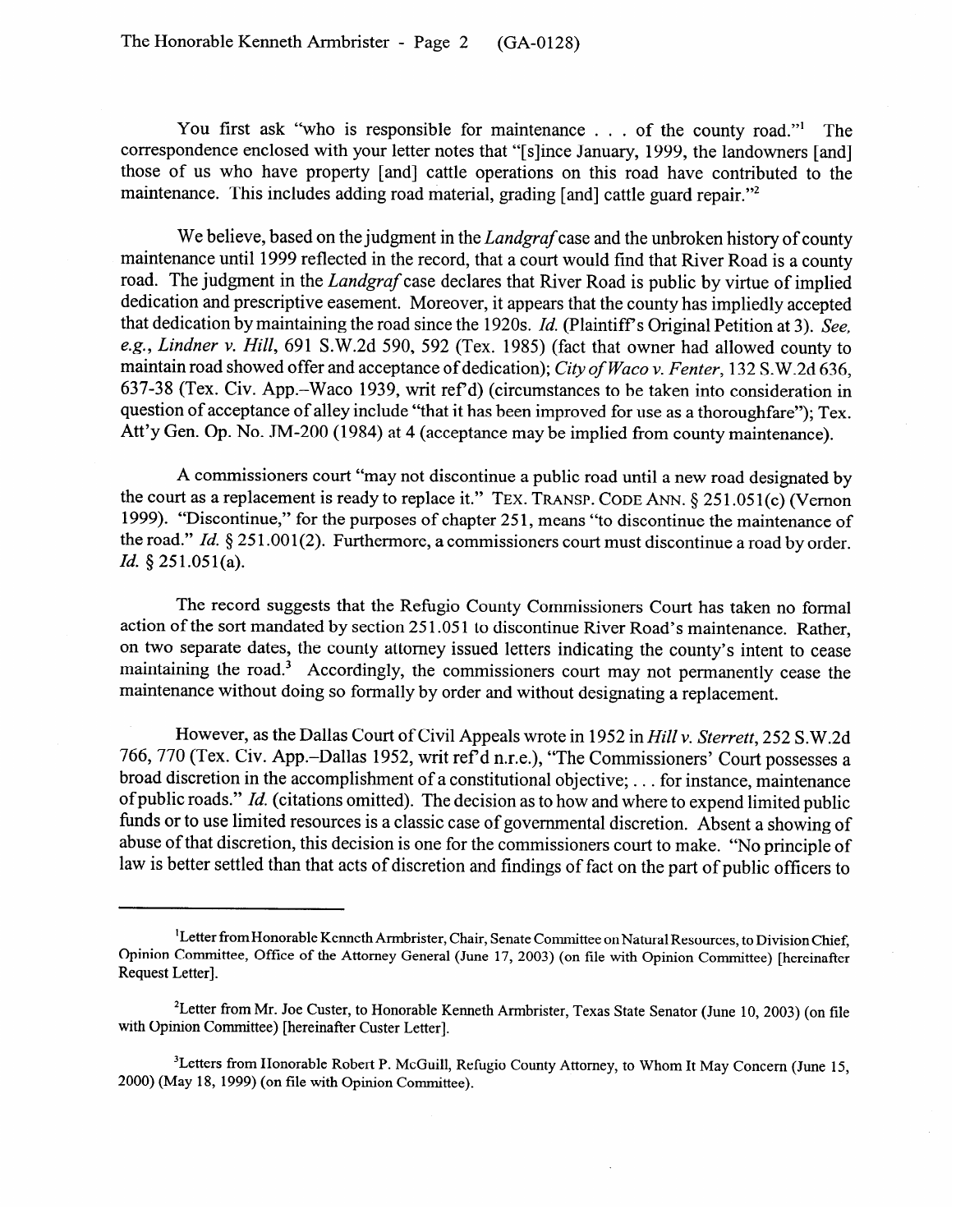which the requisite power is confided, including county commissioners, will ordinarily not be disturbed on appeal." *County of Hays v. Alexander,* 640 S.W.2d 73,78 (Tex. App.-Austin 1982, no writ) (reviewing commissioners court order classifying county road); *see also Stovall v. Shivers*, 103 S.W.2d 363,366 (Tex. 1937) (A commissioners court "shall regard the roads and highways of the county as a system, to be laid out, changed, repaired, improved, and maintained, as far as practical, as a whole to the best interests and welfare of all the people of the county. It is clearly contemplated that all roads and bridges of the county shall be maintained, repaired, and improved when necessary, as the conditions may require, regardless of the precinct in which same may be located, so far as the funds will equitably justify. . . . [A] commissioners court has the right to exercise its sound judgment in determining the necessity, but it cannot act arbitrarily in regard to such matter."). Failure to maintain a road adequately, of course, may have consequences in the event of accidents proximately caused thereby, the second area about which you inquire.

Beyond the question of responsibility for road maintenance, you ask about possible tort liability of the county or of private landowners "if citizens are maintaining the county road in lieu of the county." Request Letter, *supra* note 1. This question arises from your constituent's concern about "who is responsible for the safety of the driving public on this public road." Custer Letter, *supra* note 2. In the absence of any particular suit for damages, of course, the question is entirely speculative. Accordingly, we can only describe in the abstract the general principles of law that would apply in a particular instance.

The Texas Tort Claims Act, chapter 101 of the Civil Practice and Remedies Code, generally governs tort liability questions concerning a governmental unit, such as a county, see **TEX. CIV.**  PRAC. & REM. CODE ANN. § 101.001(2)(B) (Vernon Supp. 2004), for an accident resulting from the condition of a road. Section 101.021(2) of the Tort Claims Act provides that a governmental unit is liable for "personal injury and death [proximately] caused by a condition or use of tangible personal *or real property* if the governmental unit would, were it a private person, be liable to the claimant according to Texas law." *Id.* § 101.021(2) (Vernon 1997) (emphasis added). Accordingly, the county may owe a duty of care equal to that of a private landowner.

The particular section of the Tort Claims Act at issue in cases regarding a road condition is usually section 101.022, which defines the governmental unit's duty according to the nature of the real property's defect. Section 101.022 reads:

> (a) If a claim arises from a premise defect, the governmental unit owes to the claimant only the duty that a private person owes to a licensee on private property, unless the claimant pays for the use of the premises.

> (b) The limitation of duty in this section does not apply to the duty to warn of special defects such as excavations or obstructions on highways, roads, or streets or to the duty to warn of the absence, condition, or malfunction of traffic signs, signals, or warning devices as is required by Section 101.060.

## *Id. \$* 101.022.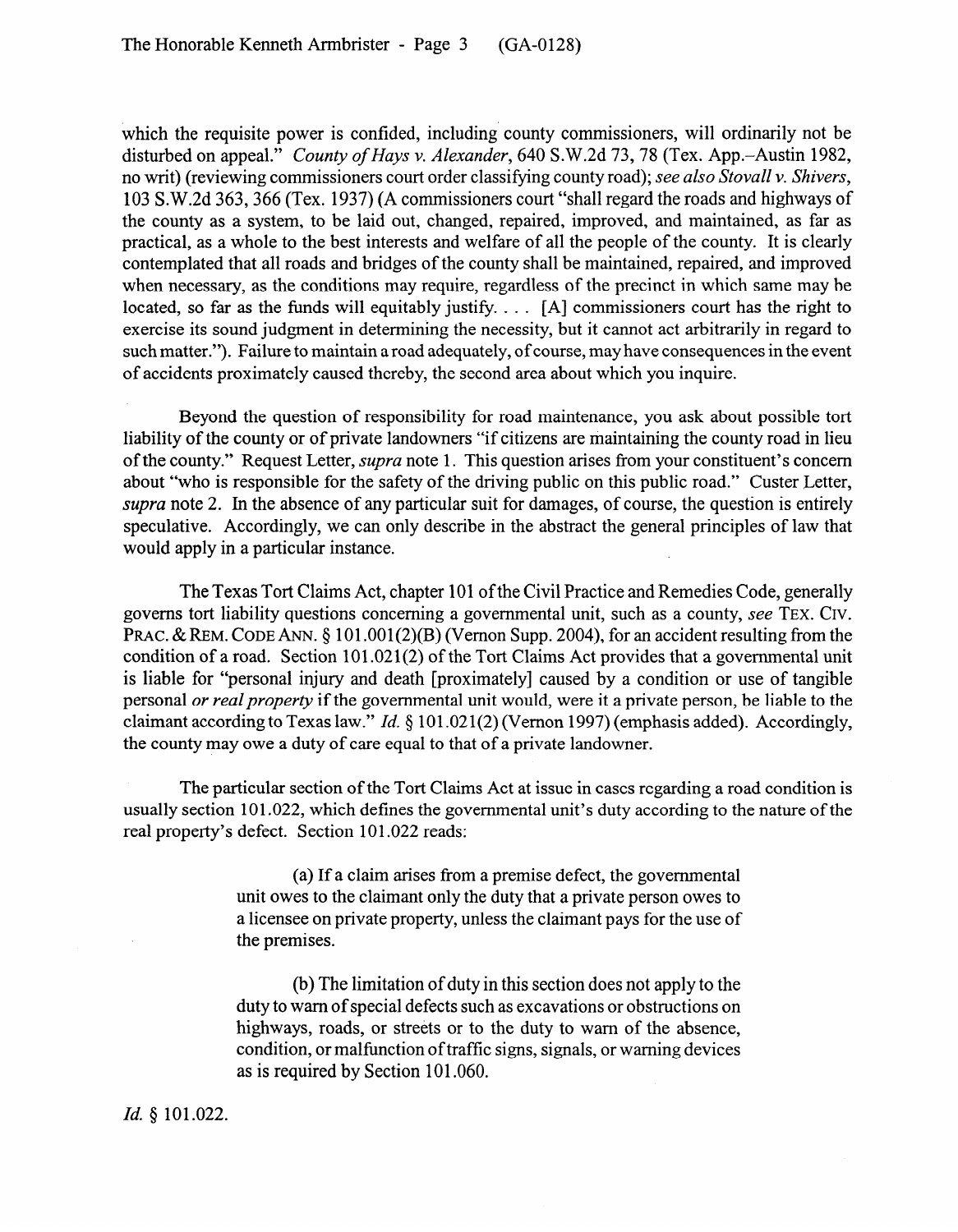As the Supreme Court of Texas explained the difference between the two subsections of section 101.022 in *State Department of Highways v. Payne, 838* S.W.2d 235 (Tex. 1992):

> If [the supposed cause ofthe accident] was a premise defect, the State owed [the plaintiff] the same duty a private landowner owes a licensee. That duty requires that a landowner not injure a licensee by willful, wanton or grossly negligent conduct, and that the owner use ordinary care either to warn a licensee of, or to make reasonably safe, a dangerous condition of which the owner is aware and the licensee<br>is not. If [the cause] was a special defect, the State owed [the is not. If [the cause] was a special defect, the State owed [the plaintiff] the same duty to warn that a private landowner owes an invitee. That duty requires an owner to use ordinary care to reduce or eliminate an unreasonable risk of harm created by a premises eliminate an unreasonable risk of harm created by a premise condition of which the owner is or reasonably should be aware.

 $\ldots$  .

There are two differences between these theories. The first is that a licensee must prove that the premises owner actually knew of the dangerous condition, while an invitee need only prove that the owner knew or reasonably should have known. The second difference is that a licensee must prove that he did not know of the dangerous that a license must prove that he did not know of the dangerous condition, while an invitee need not do so.

*Id.* at 237 (citations omitted).

Cases involving the conditions of public roads are generally, but not always, premise defect cases. Special defects "are excavations or obstructions, or other conditions which 'present an unexpected or unusual danger to ordinary users of roadways." State Dep't of Highways & Pub. Transp. v. Kitchen, 867 S.W.2d 784, 786 (Tex. 1993) (citations omitted). For example, a "chughole" causing an accident has been held to be of such a size as to constitute a special defect, and therefore to trigger a higher duty of care. County of Harris y, Eaton, 573, S, W, 2d, 177, 178-80 (Tey, 1978) to trigger a higher duty of care. *County of Harris v. Eaton, 573* S.W.2d 177, 178-80 (Tex. 1978).

Antecedent, however, to the question of the nature of the duty a county might owe the driving public is the issue of whether in a particular instance it exercises sufficient ownership or control of the road to owe any duty at all. In IDC, Inc. v. County of Nueces, 814 S.W.2d 91 (Tex. App.-Corpus Christi 1991, writ denied), the question was whether Nueces County was liable for an accident caused by a hole in the surface of a public road called Chapman Ranch Road. The county argued that it owed no duty to the public for the condition of the road, a state highway, because it did not own, occupy, or control the premises involved. The county's evidence was that it did not own, maintain, or control the road, but rather that the road was solely the state's property. The appellate court affirmed the trial judge's entry of summary judgment for the county, writing, "It is fundamental that the right of recovery for an injury sustained by the plaintiff as a result of the defendant's conduct must be founded upon a legal duty of some character owed to the plaintiff with respect to the injury and a violation of that duty by the defendant."  $Id$  at 93.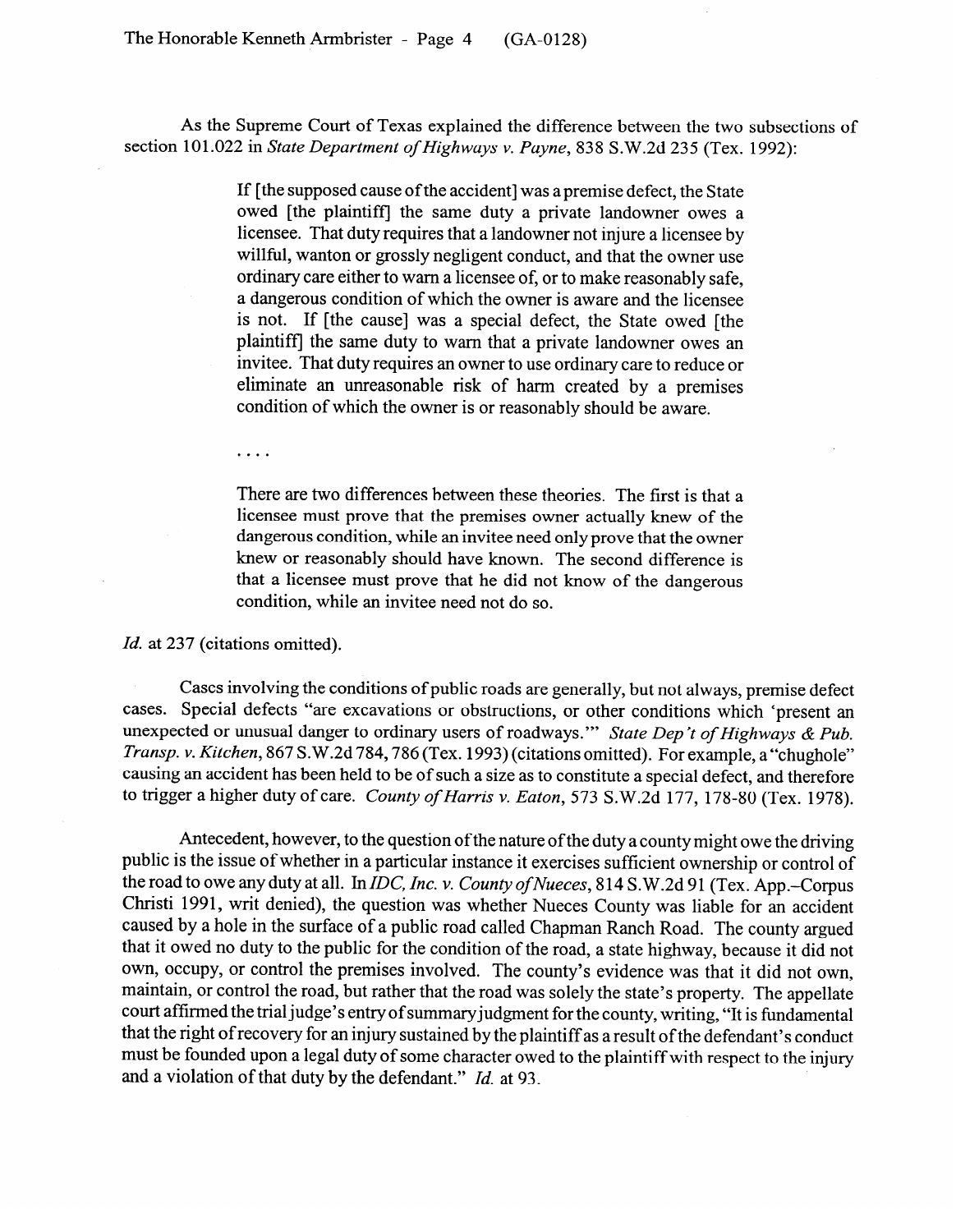The question of ownership and control will frequently require the resolution of particular facts, and is therefore not one in which this office ordinarily engages in the opinion process.<sup>4</sup> However, in this instance, because the county has for a substantial number of years exercised control over River Road and its condition, but has not taken the necessary formal action to discontinue maintenance of the road, it might well be subject to the imposition of civil liability for an accident proximately caused by the condition of the road.

In addition, those who own or control real property may be under a duty to the public to keep that property in a reasonably safe condition, if the public has a right of access to that property. Moreover, one who neither owns nor controls real property may also be held liable for a dangerous condition on that property if he creates the condition. *Lefmark Mgmt. Co. v. Old*, 946 S.W.2d 52, *54* (Tex. 1997); *City ofDenton v. Page,* 701 S.W.2d 831,835 (Tex. 1986); *Strakos v. Gehring, 360*  S.W.2d 787, 795 (Tex. 1962). Accordingly, if in their maintenance of River Road the private landowners created a hazardous condition, they could be liable for accidents proximately caused by that condition.

Any given tort case of course will depend upon its own facts, and consequently we can advise you only generally on potential liability matters. However, we reiterate that the issues in such a case may include whether the defendant (county or private landowner) owned or controlled the property in question, what the nature of the purported defect was, and what the nature and extent of the duty owed the public was in the circumstances. Even if the defendant does not exercise ownership or control of the property, liability could attach in the event of an accident caused by a condition the defendant created.

<sup>4</sup>See Tex. Att'y Gen. Op. Nos. GA-0106 (2003) at 7 ("This office cannot find facts or resolve fact questions in an attorney general opinion."); GA-0003 (2002) at 1 ("factual findings . . . cannot be made in the opinion process").